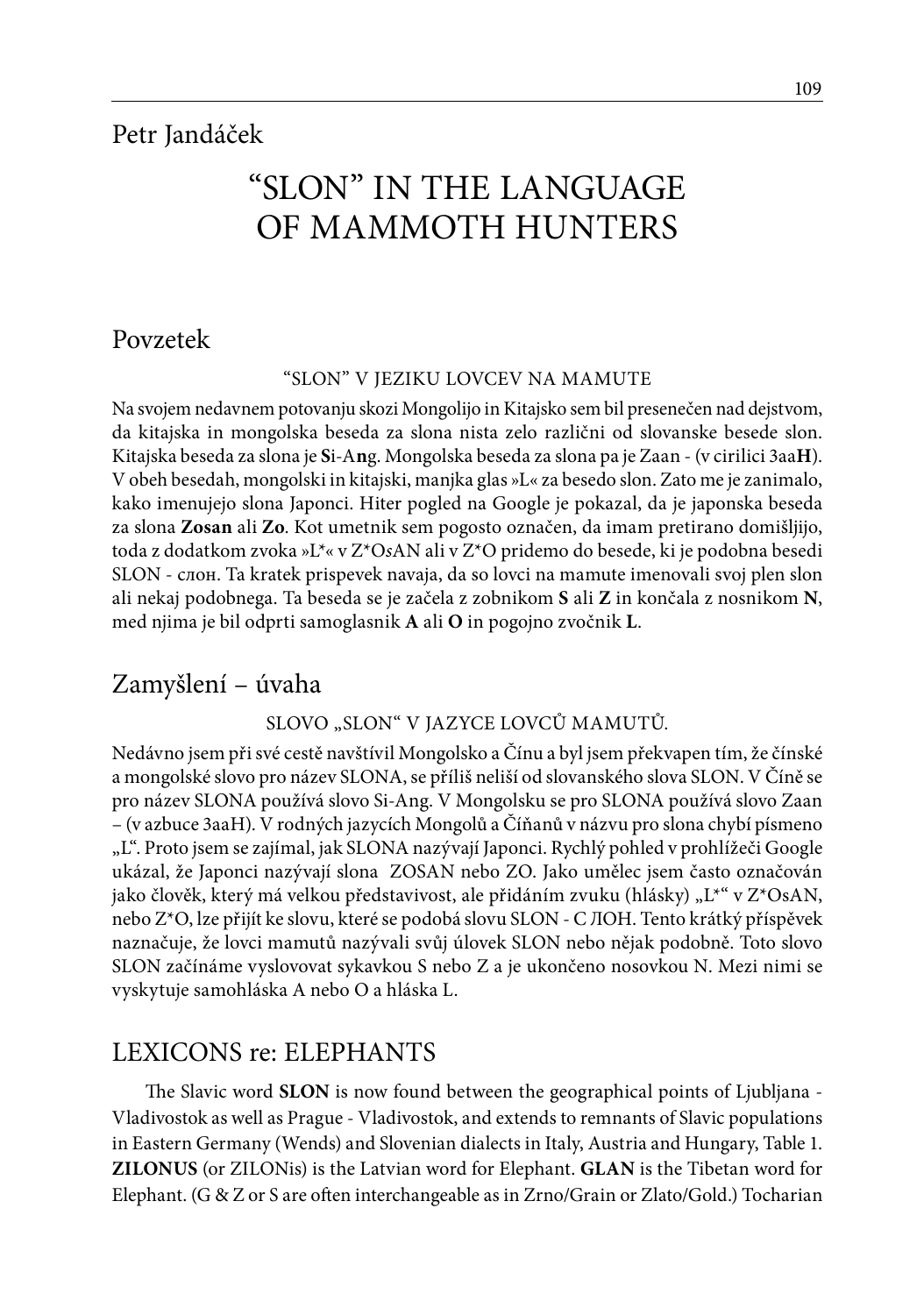A word for Elephant is **ONK**A**L**AM. Tocharian B word for Elephant is O**NKOL**MO. We may consider here OKEL or KEL = elephant's tusk. It may be prudent to consider both SLON and "the animal having OKEL". "Creative" rearranging of phonemes can yield words resembling "**KLON**" = (SLON). (As in the English word "CARP" can result in Slovenian KRAP or Czech KAPR.)

| <b>SLON</b><br>Slavic (general)<br>S"u"ON<br>Polish<br>SLONN<br>Saami/Lapp<br><b>SLONO</b><br>Roma (in Slovenia)<br>Kalderash<br>woroSLANo, SLONo, ilifanto<br>ZiLONus<br>Latvian<br>ZaAN<br>Mongol<br>Chinese<br>SeeAHNg<br>Hakka (south China)<br>SiONg<br>ZOsAN<br>Japanese<br>Tibetan<br>GLAN<br>Laotian<br>SANg<br>Thai<br>CHANg<br>Tocharian A<br>onKaLAM<br>Tocharian B<br>onKoLMo |  |  |
|-------------------------------------------------------------------------------------------------------------------------------------------------------------------------------------------------------------------------------------------------------------------------------------------------------------------------------------------------------------------------------------------|--|--|
|                                                                                                                                                                                                                                                                                                                                                                                           |  |  |
|                                                                                                                                                                                                                                                                                                                                                                                           |  |  |
|                                                                                                                                                                                                                                                                                                                                                                                           |  |  |
|                                                                                                                                                                                                                                                                                                                                                                                           |  |  |
|                                                                                                                                                                                                                                                                                                                                                                                           |  |  |
|                                                                                                                                                                                                                                                                                                                                                                                           |  |  |
|                                                                                                                                                                                                                                                                                                                                                                                           |  |  |
|                                                                                                                                                                                                                                                                                                                                                                                           |  |  |
|                                                                                                                                                                                                                                                                                                                                                                                           |  |  |
|                                                                                                                                                                                                                                                                                                                                                                                           |  |  |
|                                                                                                                                                                                                                                                                                                                                                                                           |  |  |
|                                                                                                                                                                                                                                                                                                                                                                                           |  |  |
|                                                                                                                                                                                                                                                                                                                                                                                           |  |  |
|                                                                                                                                                                                                                                                                                                                                                                                           |  |  |
|                                                                                                                                                                                                                                                                                                                                                                                           |  |  |

Table 1. Slavic and similar words for Elelphant

The "L" sound in many languages is problematic. When we were in China we had a guide who spoke very good English. A very important word in the tourist industry is "Hote**l**". Our Chinese tourist guide could only pronounce the word as "Hote**r**". In America a very popular comical utterance is "Rots of ruck!". Most Americans had lost the context of this phrase. A Japanese reporter wished Richard Nixon:" Rots of ruck on your next erection!" ... He meant to say: "Lots of luck on your next election!".

Keep in mind that the word VENETI arose because Sloveneti was too arduous for non-Slavic people to utter. In a similar way the SLOwends (Slavic) peoples in Germany are called Wendisch or Wends. Often times Germans would pronounce the phonemic combination SL as in SLeep  $\gg$  "SCHL" = SCHLafen. "Slo" on the other hand is a very common and endearing combination of sounds in SLOvanic languages. National states in modern Europe as well as smaller ethic groups use the "slo" or "sla" element in their identity. Among them are Slovenes, Slovaks, Slavonians, and (in northern Poland) the Slovincians, and other Slavs.

There are many significant and poignant Slavic words with the SL prefix. Among them are the Czech words: slast = bliss, sláva = glory, sluj = cave or cavern, sládek = brewer, sladký = sweet, slaný = salty, slza = tear, slunce = sun ... Even more poignant is the fact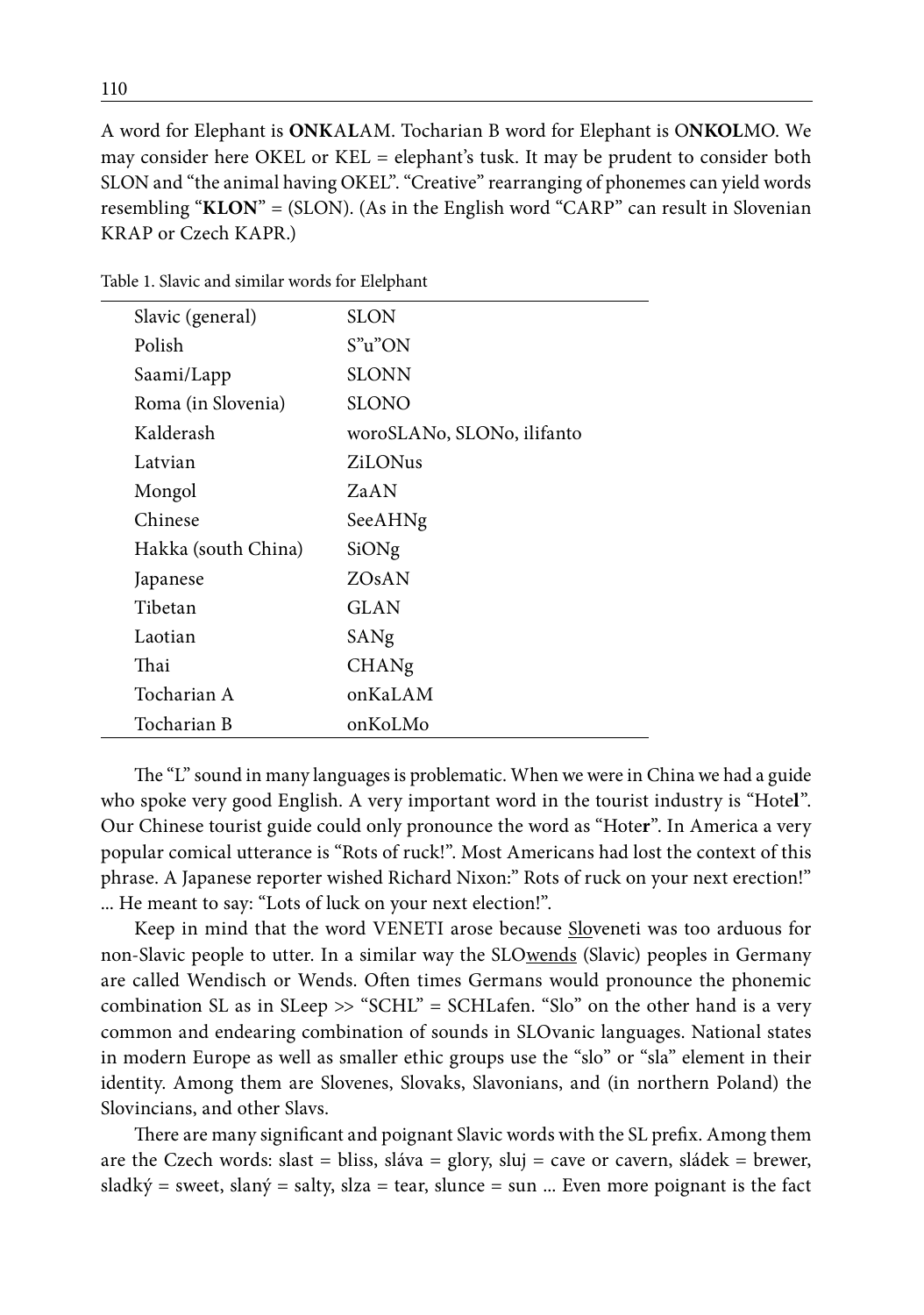that SLAVONIC Languages obtain their name from the lexeme: "SLOVO" which means "Word" or "Word of Honor". Thus, SLAVS by definition are the "Users of Words".

 It is very unlikely that "SLON" was a loan-word from Germanic or Italic languages. It *could* be a loan from Asia or *vice versa*.

Hakka language is a variant of Chinese spoken in the south of China and as the native dialect on Formosa. The Hakka word for Elephant is **SIONG**. In Polish the "L" sound in SLON is palatalized and approaches the sound of the English "**W**" and thus it is a semi-vowel. In Polish the word is pronounced **S***u***ON**. Thus it may be expected that the "L" sound became fugitive/silent in SLON as languages evolved from the original Eurasian language. The Japanese have two forms of the word for Elephant. The basic word is "ZO". The optional "SAN" is an address of respect as in: "He, the Master - Elephant" and in that way it functions somewhat like the gender ending "ON" in Slavic languages exemplified in zvON, barON, bizON, slON, etc. The Saami/Lapp word for Elephant is **SLONN** [1], in contrast to Finnish NORSU.

Semitic Languages have a totally different form for their word for Elephant. The Arabic word for Elephant is **FEL**. The Hebrew word for Elephant is **FEEL** or **PEEL**. With the Diaspora as well as with the spread of Islam there are variants of **Peel** or **Feel** or **Fel** in many parts of Central Asia and among peoples who had an extensive maritime tradition such as the Vikings and the Greeks, Table 2.

| Language               | Elephant                      |
|------------------------|-------------------------------|
| Farsi                  | FEEL                          |
| Azerbaijani            | FIL.                          |
| Kazakh                 | PIL.                          |
| Pushtu                 | PIL.                          |
| Uzbek                  | PHEEL                         |
| Armenian               | PLUGH                         |
| Chechen                | PIYL                          |
| Tatar                  | FH.                           |
| Tajik                  | FIL.                          |
| Turkish                | FH.                           |
| Icelandic <sup>*</sup> | FILL                          |
| Faroese (Viking)       | <b>FILUR</b>                  |
| Greek                  | FEEL or ELEPHANTAS: ελέφαντας |
| Latin <sup>**</sup>    | <b>ELEPHANTUS</b>             |

Table 2. Names for Elephant derived from Semitic.

\*ostensibly from theirViking travels

\*\* The Romans used the grapheme "V" to write the "U" sound

The West Caucasian languages use the Arabic or Greek forms. Most European languages subsequently had adopted some form of the Greco-Latin "ELEPHANT derivative", Table 3.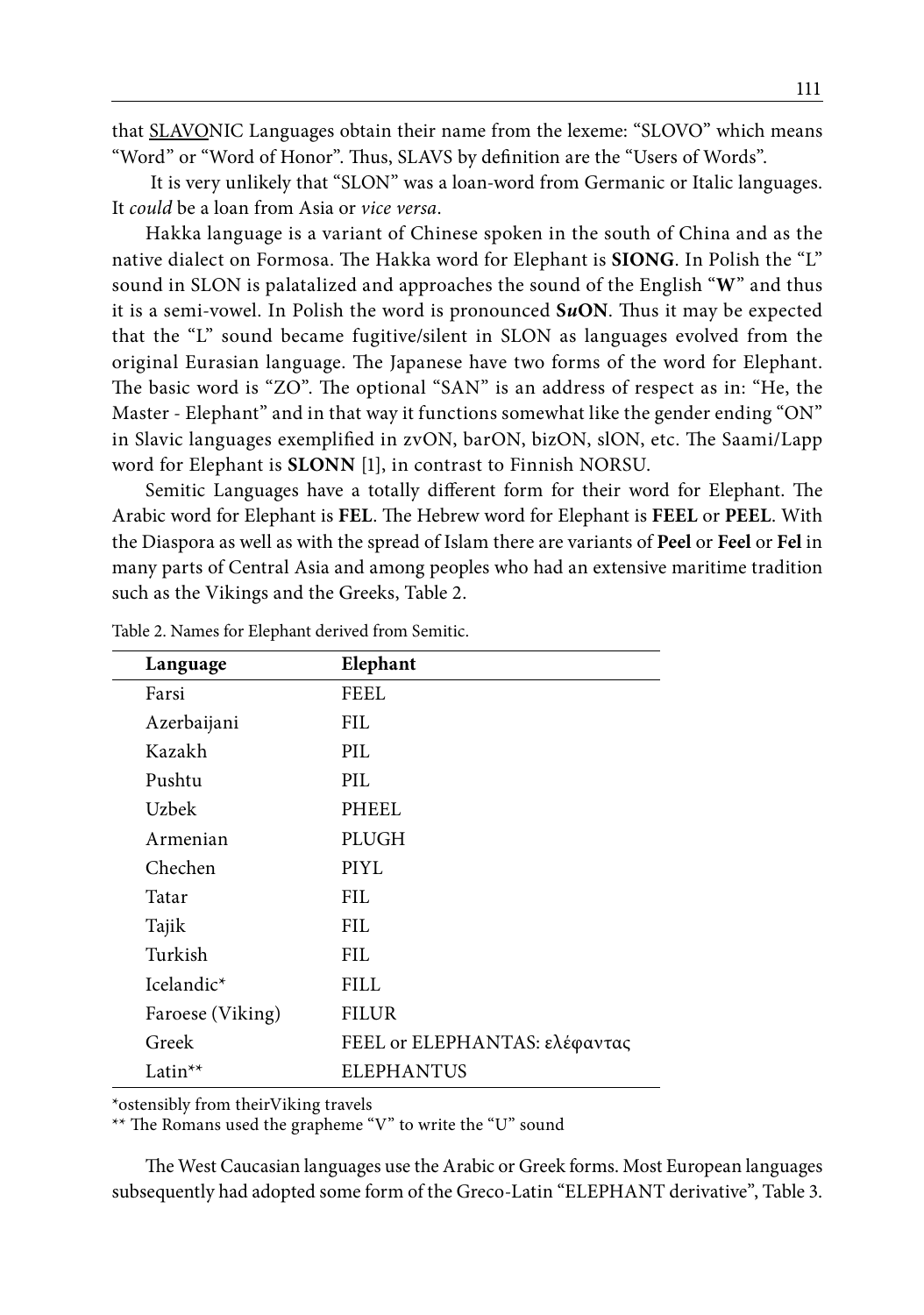| Language        | Elephant                      |
|-----------------|-------------------------------|
| Greek           | FEEL or ELEPHANTAS: ελέφαντας |
| Latin           | <b>ELEPHANTUS</b>             |
| Basque          | <b>ELEFANTE</b>               |
| Finnish         | ELEFANTTI or NORSU            |
| Estonian        | <b>ELEVANT</b>                |
| Hungarian       | <b>ELEFÁNT</b>                |
| Afrikaans       | <b>OLIFANT</b>                |
| Irish Gaelic    | <b>EILIFINT</b>               |
| Scottish Gaelic | <b>AILBHEAN</b>               |
| Welsh Gaelic    | <b>ELFFANT</b>                |
| Yiddish         | <b>HELFOND</b>                |
| Kiribati*       | <b>EREBANTI</b>               |

Table 3. European names for Elephant.

\* The Kiribati word demonstrates aversion which some languages have to "L" and "F-V-PH" phonemes.

Suffice it to say that all the Germanic and Italic languages also derive their words for Elephant from the Latin model [2].

Some African words for the cognate of "Elephant" are presented in Table 4. They categorically contain dental and/or alveolar sounds which (Together with "O" and optional "L") superficially resemble the "SLO" part in SLON. Often, however, the lexicography of the words below is deficient. There is usually a "plosive" or a "click" element to the sound which is quite impossible for native speakers of Indo-European languages to replicate. Thus, it may be a vestige of the earlier Khoisan [3] rather than the latter Bantoid.

| Language | Lexeme         |
|----------|----------------|
| Setswana | <b>TLOU</b>    |
| Ndebele  | <b>INDLOVU</b> |
| Baherero | NDIOU(NDŽOU)   |
| Kalanga  | ZHOU(ŽOU)      |
| Karansa  | ZHOU(ŽOU)      |
| Harero   | OTJOU(OTŽOU)   |
| Ngoni    | <b>NJOVU</b>   |
| Nyanja   | <b>NIOMVU</b>  |
| Kaonde   | <b>NZOVU</b>   |
| Subiya   | <b>UZOVU</b>   |
| Tonga    | NZOVU; MNUZOVU |
| Shona    | <b>NZOU</b>    |
| Bemba    | <b>INSOFU</b>  |
| Mbukushu | <b>NDTHOVU</b> |

Table 4. Some African words for the cognate of "Elephant"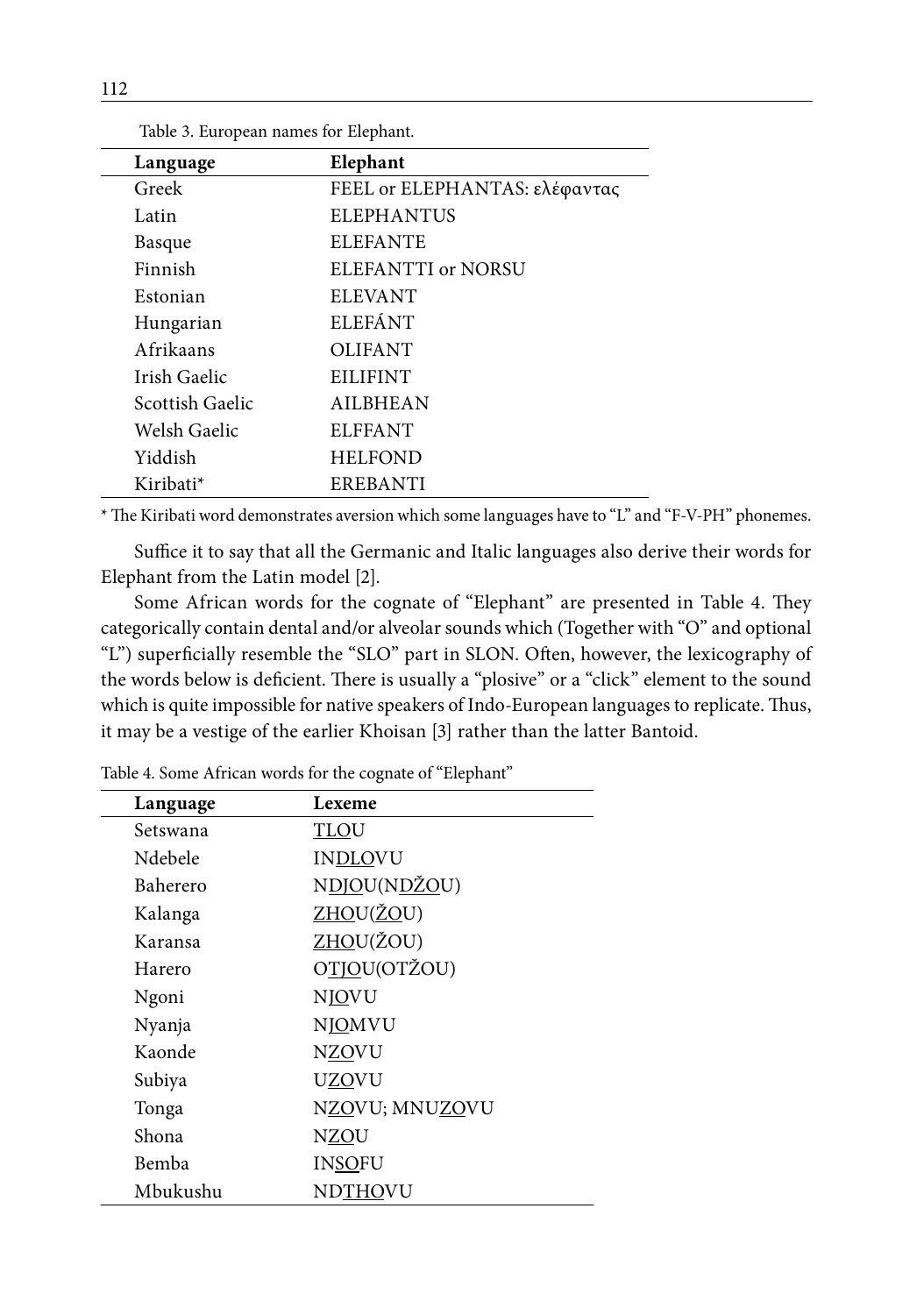All of the Bantoid Languages in Table 4 contain a Dental Z,T,Ž,S,TH plus an open vowel **O** much as the Eurasian languages. Alternately, the tongue is placed on the an alveolar ridge (upper gum) instead of the upper teeth [4,5] to produce the **N,D,L** sounds accompanied by the open vowel - very much like in Europe and Asia.

In some instances the word for ELEPHANT in a Native Language is a bit longer and the phonemic elements identified above are sandwiched in a bigger word. Here I underline the elements identified above, Table 5.

| Language   | Lexeme          |
|------------|-----------------|
| Tsonga     | INGl/rOFU       |
| Mbukushu   | NDTHOVU         |
| Bayeyi     | <b>INGLOUFU</b> |
| HambuKushi | <b>NDHOVUO</b>  |
| Zulu       | INGLOFU         |

Table 5. Some longer African words for the cognate of "Elephant"

Thus, in Europe there are Three Linguistic (Phonemic) Sources for the cognate of "Elephant":

#1. The Phonemic source from the Greek ELEPHANTAS ...

#2. The Phonemic source from the Semitic or FEEL, PEEL, FEL ...

#3. The Phonemic Slavic SLON.

The Bantoid languages in Africa, on the other hand, share the similarity of TLOU/ DLOU/JOU/ZOU to SLON in the Slavic languages.

The Semitic source is imported from the Arabian peninsula and the Levant. The Hellenic Word Source has most likely origins which are Hamitic from the Sudan. (The author had played with the concept that the Slavic prefix "VELE" {VERY BIG} as in Velehrad, Velegrad, велеград, velemesto, velemoc, velesila ... *may* play a role in the word: "Elephant"). The Slavic-optional innitial "V" sound would follow the same rule as the Slavic word for Eight = **O**sem or **V**osem. (The author had eliminated the Slavic "VELE" option and cautions others against such dead-end scholarly pursuits.)

In Indic languages, e.g. in Sanskrit "gaja" [6], Hindi "hāthī; haathi" [7], Tamil "yāṉai yāṉai" [8], there is observed no match with European and Bantoid expressions for Elephant. This is reminiscent of the lexicons concerning herding and animal husbandry and the vocabulary regarding cereal crops. In Sanskrit the words for animal husbandry are similar to the Slavic, while the Sanskrit words for grain cultivation are dissimilar from the Slavic [9,10]. This indicates that the Aryans, who arrived India about 3500 years ago, accepted the aboriginal Indic terminology regarding the elephant.

In southeast Asia, the Thai word is "Chang" [11]. In the Khmer language of Cambodia the word(s) for "Elephant" is "Thum-rey" [12] or "Domrey" [13]. In Laos the word for "Elephant" is "Sang" [14]. The words "Chang" and "Sang" resemble "SLON". The word "Thum-rey" or "Domrey" resembles the Slavic "SLON" much less.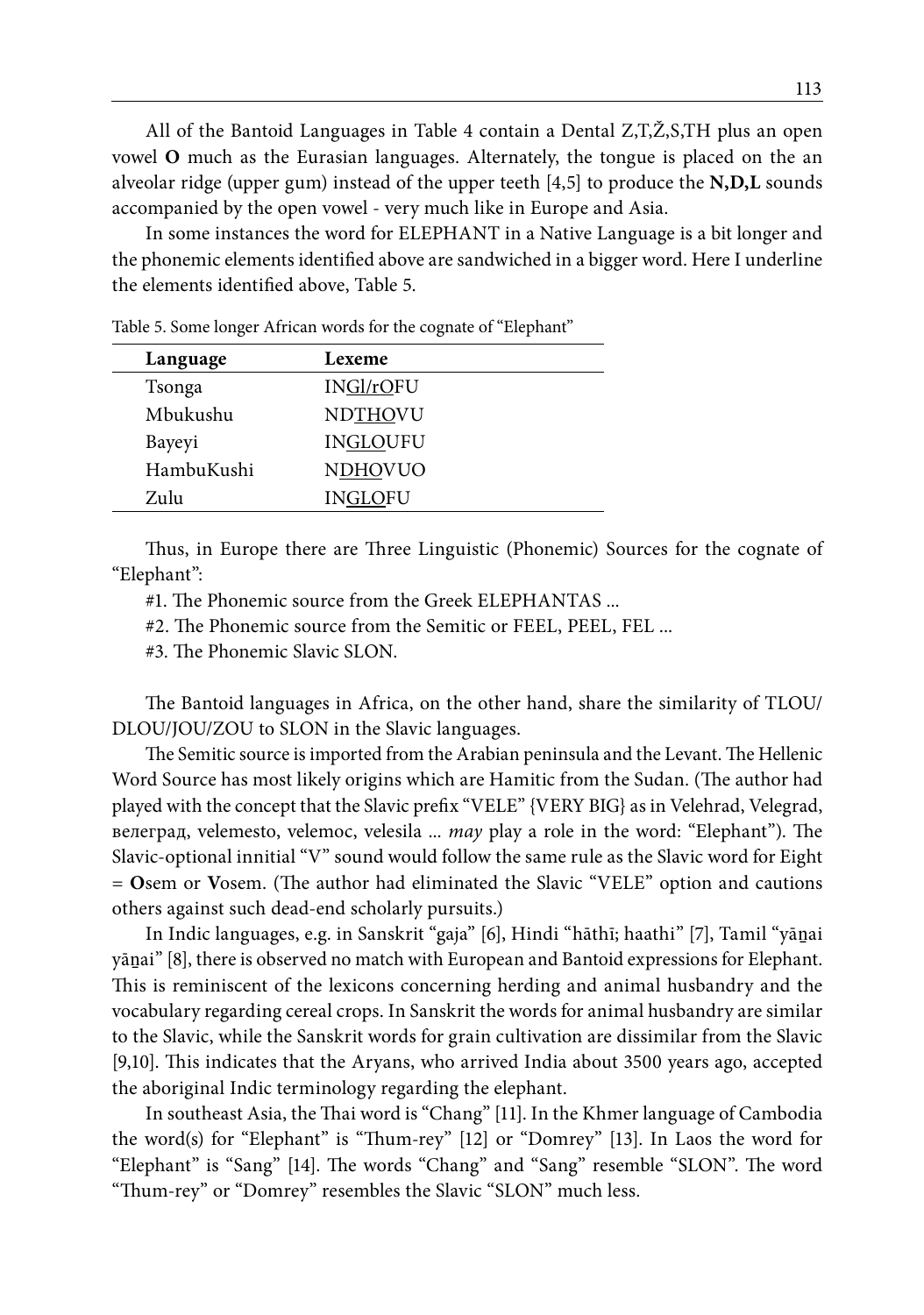There are very few outliers to the general uniformity of words for elephant across Eurasia. Tantalizing is the similarity of two such outliers. In Lithuanian the word for "Elephant" is "Dramblys". In Cambodian language (Khmer) the word for "Elephant" is "Damrey".

The survey of slon-like words for Elephant is presented in Figure 1.



*Figure 1. The names for Elephant in Eurasia.*



*Figure 2. The names for Elephant in southern Africa.*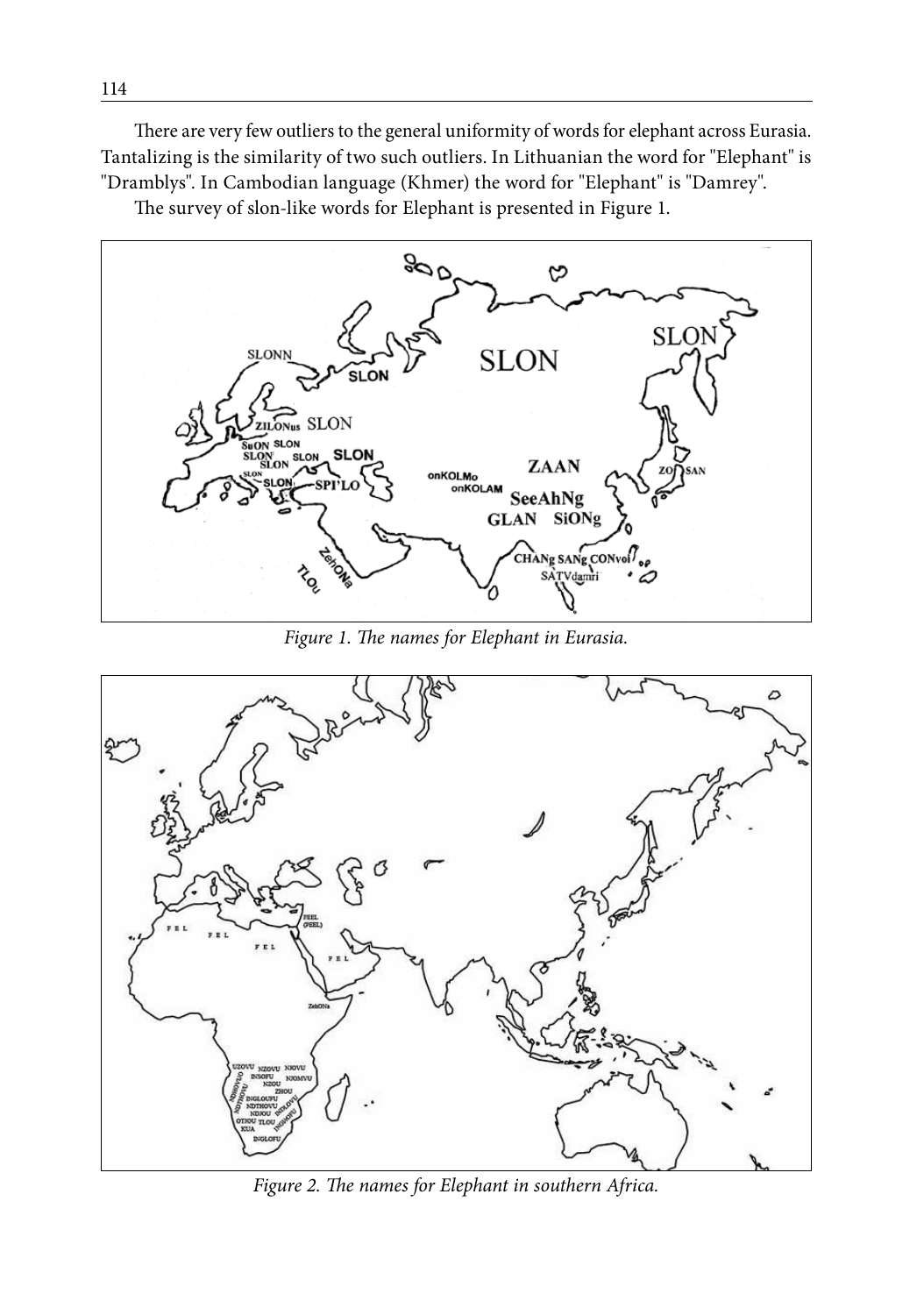#### Discussion

The word SLON as used in all Slavic languages is the only one which is evidently indigenous and autochthonous in Europe. The use of the word SLON **(**and variations**)** may extend in some modified form to the Himalayas and to China and Japan (and other parts of Asia) and into the time of the Eurasian Ice Age ... and by same logic, to the Mammoths.

The Last of the Mammoths survived on Wrangel Island to about 4,000 years ago [15]. By 4,000 humankind entered the Historical period and Elephants from India and Africa were known to caravans and locals through tales, sagas, byliny and legends. Thus for the Slavs and others there was no need to remove the word "SLON" from their lexicon. Most mammoths were extinct by 10,000 years ago. But recent evidence places mammoths on St. Paul Island, Alaska till 3750 BC and on Wrangel Island till 1650 BC [16,17].

When Thomas Jefferson sent out the Lewis & Clark Corps of Discovery (1804 - 1806), he (Jefferson) hoped that the explorers would still find living samples of mammoths [18].

Palaeoloxodons of Northern China (only 3000 years ago) were more closely related to African Elephants (LOXODONT) rather than to the Asian (ELEPHAS). It is meaningful that Northern Chinese had Experiential Knowledge about Elephants till very recently [19,20].

The extension of the SLON-like words for Elephant from the Slavic part of Europe across Central to East Asia observed here, parallels the extension of some of the ceramics and figurines in several cultures in Eastern Europe and China as well as the R1a haplotypes observed by Klyosov & Mironova [21]. This parallelism may indicate that the R1a people, the Aryans, extended the word SLON to the east and possibly they were those who exterminated the Palaeoloxodons of Northern China about 3000 years ago.

#### Etymology

The word "mammoth" comes from the Russian мамонт *mamont*, probably in turn from the Vogul (Mansi) language, *mang ont*, meaning "earth horn". The word first appeared in English in Richard James's *Dictionariolum Russico-Anglicum* of 1618 [15]. In English, the noun "mammoth" also has become an adjective meaning "large" or "massive" [22].

The Word ELEPHANT also is of rather modern coinage from Latin elephantus, from Greek elephas (genitive elephantos) "*elephant*, ivory," ... Hamitic elu "*elephant*," source of the *word* for it in many Semitic languages, ... [23].

The word FEL-FEEL-PEEL is a recently imported word from Abrahamic lands.

The word SLON and related words: GLAN, SION*g*, See-AHn*g*, SLONN, ZAAN, ZILON*US* etc seem to have been used throughout Eurasia for thousands of years.

Unless we can pinpoint an individual who indulged in neologisms and coined the word "SLON" in the last couple of thousand years we must always assume that the word comes to us from great antiquity. We can safely say that the Slavic Languages began serious "branching" after Cyril and Methodius -- since a single Glagolitic language served all Slavic people well at that time - a thousand years ago. Since all Slavic peoples use the one and only term "SLON" we are prone to assume that the term goes back to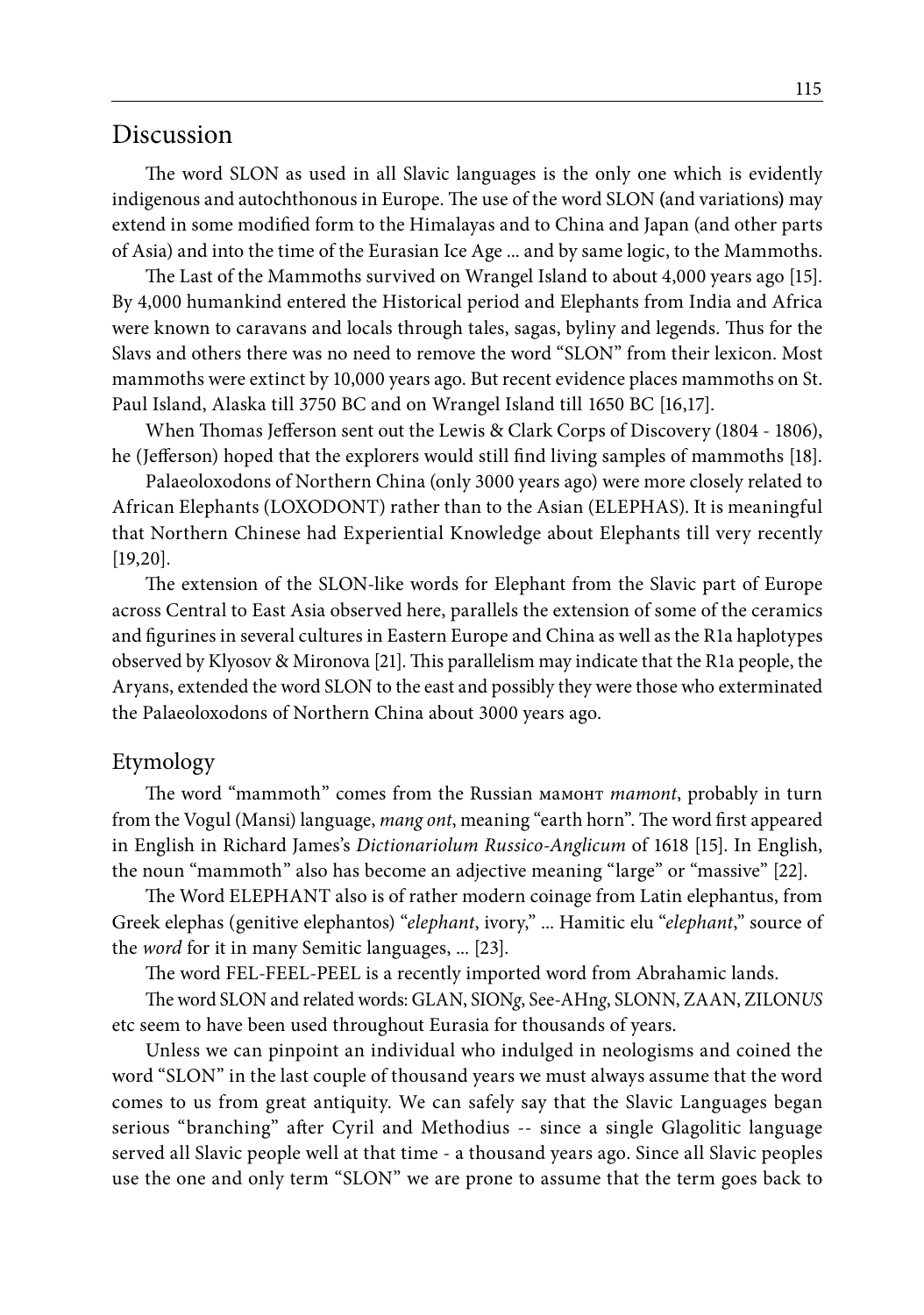a time when all speakers of the language had *experiential knowledge* about Proboscidea in their own Homeland. Even after the extinction of Proboscidea from their immediate environment oral and written traditions continued to live on and on ... perpetuated by trade from India and the Orient.

 For thousands of years the people of the Alps had not seen any elephants. Yet, when Hannibal was crossing the Alps it is a safe bet that the locals knew what those critters were and had a lexicon dealing with the huge beasts and their valuable ivory.

The *Proboscidea* (from the Latin proboscis) are a taxonomic order containing one living family, Elephantidae, and several extinct families [24]. Thus we can rather safely assume that Mammoth Hunters used (some form of) the word "SLON" to call their prey.

#### Apologia

I must confess that I had trepidations even suggesting that the word "SLON" was used by the Mammoth Hunters of the Gravettien-Pavlovian-Kostienkian cultures of the Paleolithic. Yet there are only two ways to account for the word "SLON".

#1. 19<sup>th</sup> Century scholars promulgated that millions Slavs emerged from the small area of Pripyat River Marshes in the 6th Century AD and populated over half of Europe. As these people obtained knowledge about elephants some authoritative individual or group of individuals then would send messengers to all the Slavic villages from the Elbe River to the Ural Mountains and compel all the Slavic people to abandon the use of words like FEL or ELEPHANT and adopt the word "SLON". Alas, there were no elephants emerging from the Pripyat River Marshes 1500 years ago. There would have been no room for the SLONs next to the tightly packed SLAVs.

#2. The other scenario suggested is that in the Stone Age people of the Gravettien-Pavlovian- Kostienkian (Y-haplogroup I people) [25] and other related cultures hunted Proboscidea in Eurasia. Only thousands (or perhaps few hundreds of thousands) of hunters and gatherers would have used the word "SLON" and passed the word on to their more numerous descendants. Mammoths became extinct, but southern Eurasians domesticated elephants and perpetuated the knowledge of such animals among their trading partners who continued to use the word "SLON". Thus, there is a linguistic connection between GLAN, ZAAN, SIONg, SeeAHNg, ZOsAN, KLON, and SLON all over Eurasia and some parts of Africa.

PS. There is one more fascinating feature about Elephants ... The two forms of Elephants (Asian and African) are not merely 2 different species ... But they belong to TWO different GENERA! Lexodonta & Elephas. Yet, there is at least one case where the mating (in a zoo) between the two genera produced a live birth! This could suggest that MAMMOTHS could be fertile with both Elephas and Lexodonta.

PSS. The Czech word for Hippopotamus is onomatopoeic = "HROCH" (the first "H" is pronounced like in **H**andel and the **CH** at the end is pronounced as in Ba**CH).** Perhaps the Mongol word "*ZAAN!*" is the best onomatopoeic representation of the trumpeting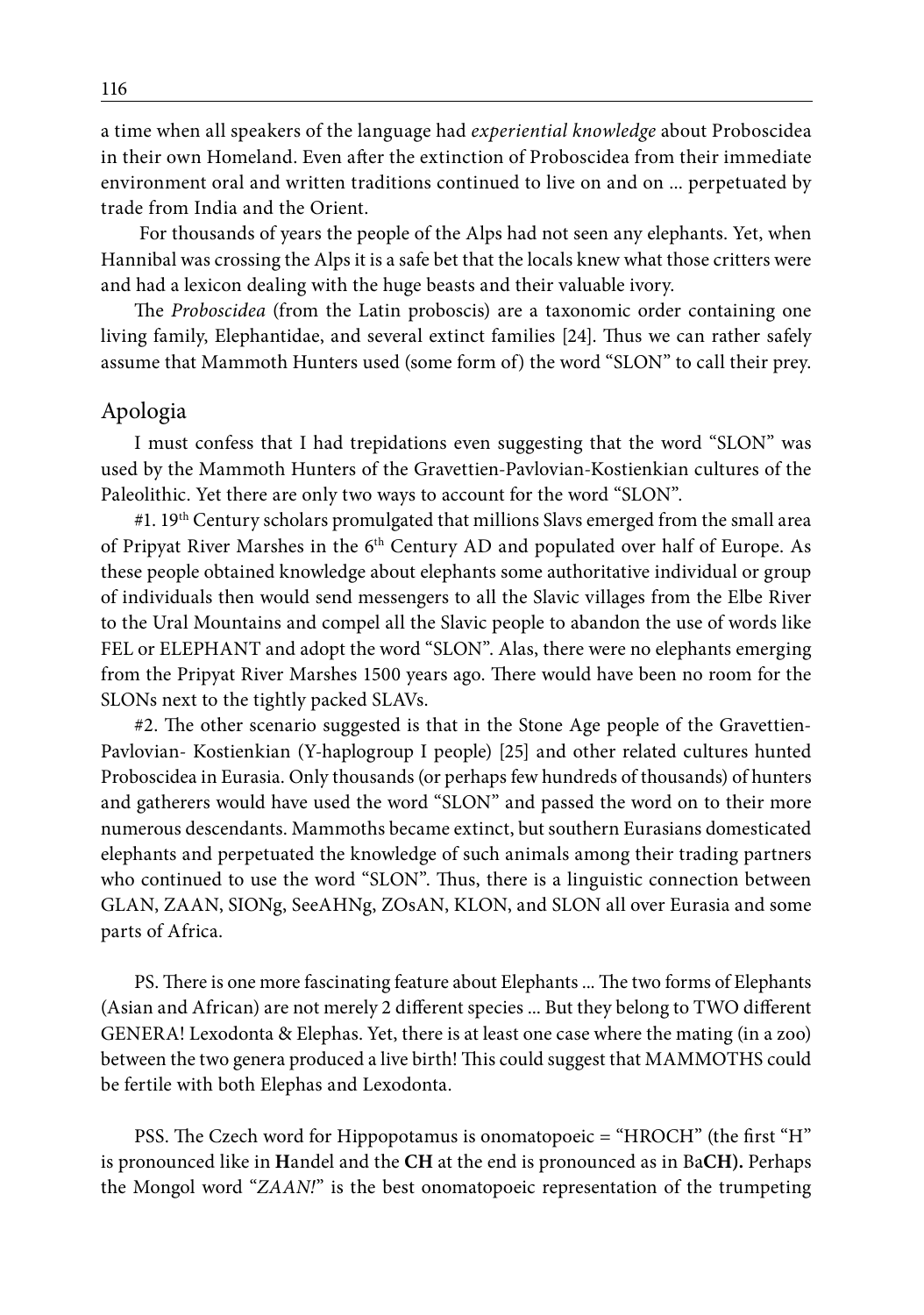sound of the elephant. Europeans, on the other hand, had more generations to forget how the Chinese palaeoloxodons or woolly mammoths sounded. Thus in Mongolia there may be a sound of more fidelity of the "voice" of elephants than in the Slavic tongues.

### Acknowledgement

Providing the local words for Elephant by indigeneous speakers of African languages as well as of some data by V. Blažek, M. Moškon, R. Petrič and M. Hrovat is thankfully acknowledged. The author acknowledges also profound technical and substantive help from A. Perdih and M. Hrovat.

# References

- 1. wold.livingsources.org/vocabulary/14
- 2. www.himandus.net/elefunteria/library/words/languages.html
- 3. en.wikipedia.org/wiki/Khoisan\_languages#Other\_.22click\_languages.22
- 4. http://en.wikipedia.org/wiki/Alveolar\_ridge
- 5. http://www.google.com/search?q=alveolar+ridge&hl=en&tbm=isch&tbo=u&source=univ&sa=X &ei=YCJrUYaqOML1iwKtk4AY&sqi=2&ved=0CDMQsAQ&biw=1213&bih=814
- 6. http://en.wikipedia.org/wiki/Gaja
- 7. hamariweb.com › Dictionaries
- 8. https://www.google.com/webhp?hl=en&tab=mw#bav=on.2,or.r\_qf.&fp=241e6960f679dffb&hl=e n&q=what+is+the+word+for+elephant+in+tamil
- 9. Skulj J, Sharda J C, Narale R, Sonina S, **2006**, 'Lexical Self –Dating' Evidence for a Common Agro-Pastoral Origin of Sanskrit 'Gopati', 'Gospati' and Slavic 'Gospod', 'Gospodin' Meaning *Lord*/ *Master*/*Gentleman* more than 8,000 Years Ago, *Vedic Science*, *8*(1), 5-24; as well as in: *Zbornik četrte mednarodne konferenceEvropski staroselci*, Jutro, Ljubljana, 40-58; http://www.korenine.si/ zborniki/zbornik06/skulj\_sanskrt06.pdf
- 10. Skulj J, Sharda J C, Sonina S, Narale R, **2008**, Indo-Aryan and Slavic linguistic and genetic affinities predate the origin of cereal farming, *Zbornik šeste mednarodne konference Izvor Evropejcev* (*Proceedings of the sixth international topical conference Origin of Europeans*), Jutro, Ljubljana, 5-39; http://www.korenine.si/zborniki/zbornik08/indo\_aryan.pdf
- 11. http://adaythai.blogspot.com/2010/11/chang-thai-thai-elephant.html
- 12. http://wiki.answers.com/Q/How\_do\_you\_say\_elephant\_in\_KhmerAnswers.com,
- 13. www.himandus.net/elefunteria/library/words/languages.html
- 14. https://www.google.com/webhp?hl=en&tab=mw#bav=on.2,or.r\_qf.&fp=241e6960f679dffb&hl=e n&q=what+is+the+laotian+word+for+elephant+%3F
- 15. en.wikipedia.org/wiki/Wrangel\_Island.
- 16. en.wikipedia.org/wiki/Mammoth
- 17. io9.com/5896262/the-last-mammoths-died-out-just-3600-years-agobut-they-should-have-survived
- 18. www.earlyamerica.com/review/2000\_fall/jefferson\_paleon.html
- 19. Switek, B., phenomena.nationalgeographic.com/2012/12/27/bronze-art-sparks-debate-over-theextinction-of-the-straight-tusked-elephant/
- 20. Li, J., Hou, Y., Li, Y., Zhang, J. 2012. The latest straight-tusked elephants (*Palaeoloxodon*)? "Wild elephants" lived 3000 years ago in North China. *Quaternary International*. 281: 84-88
- 21. Klyosov, A. A., & Mironova, E. A. (2013) A DNA Genealogy Solution to the Puzzle of Ancient Look-Alike Ceramics across the World. *Advances in Anthropology*, 3(3), 164-172.
- 22. en.wikipedia.org/wiki/Mammoth